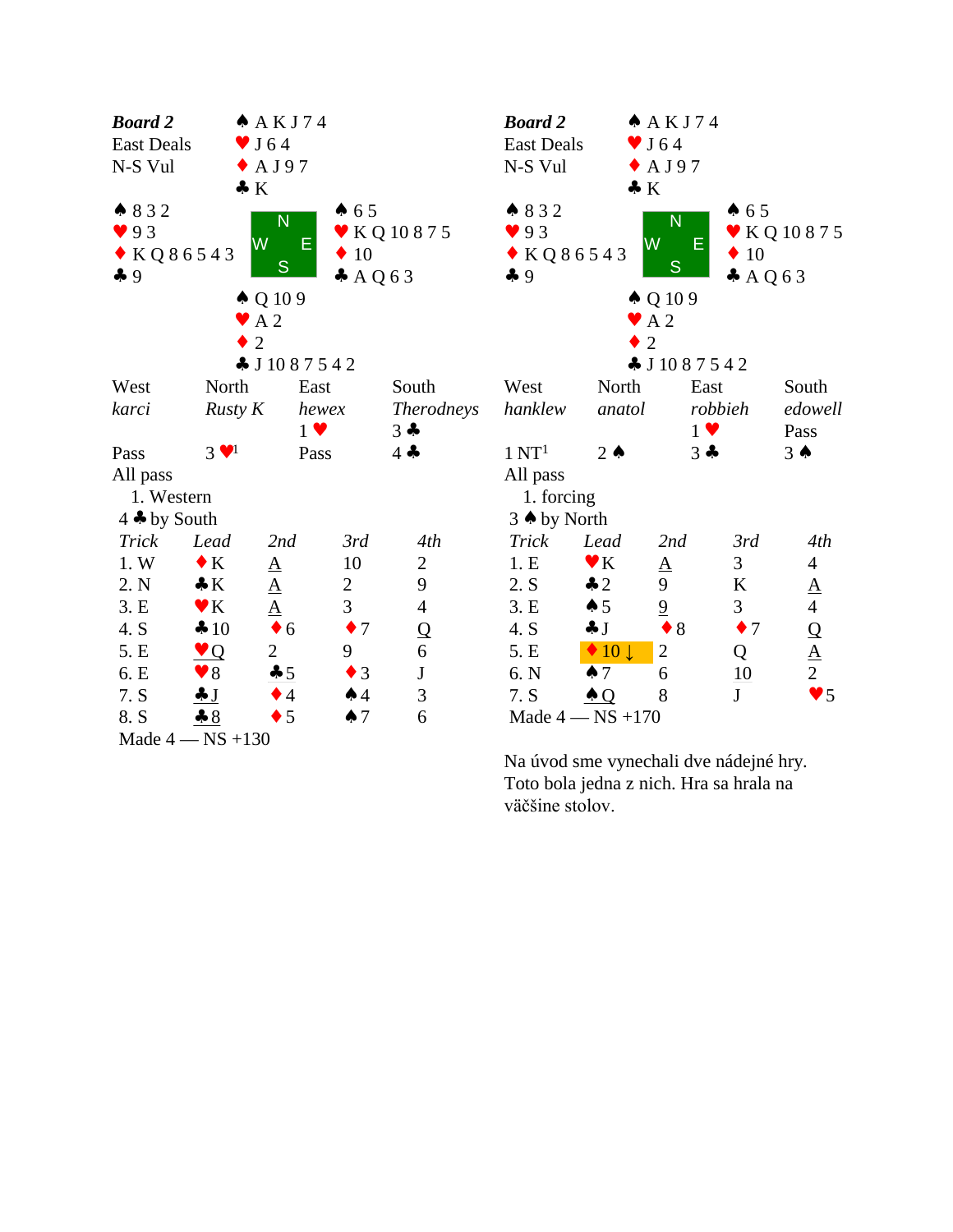

Toto je druhá zo spomínaných vynechaných hier. Na tomto rozdaní je pozoruhodné to, že na väčšine stolov NS úspešne 4srdcami vyblokovali EW linku. Na tomto stole N urobil chybu, keď miesto 4srdcí povedal len tri, ale po reopen kontre East videl viac negatív ako pozitív.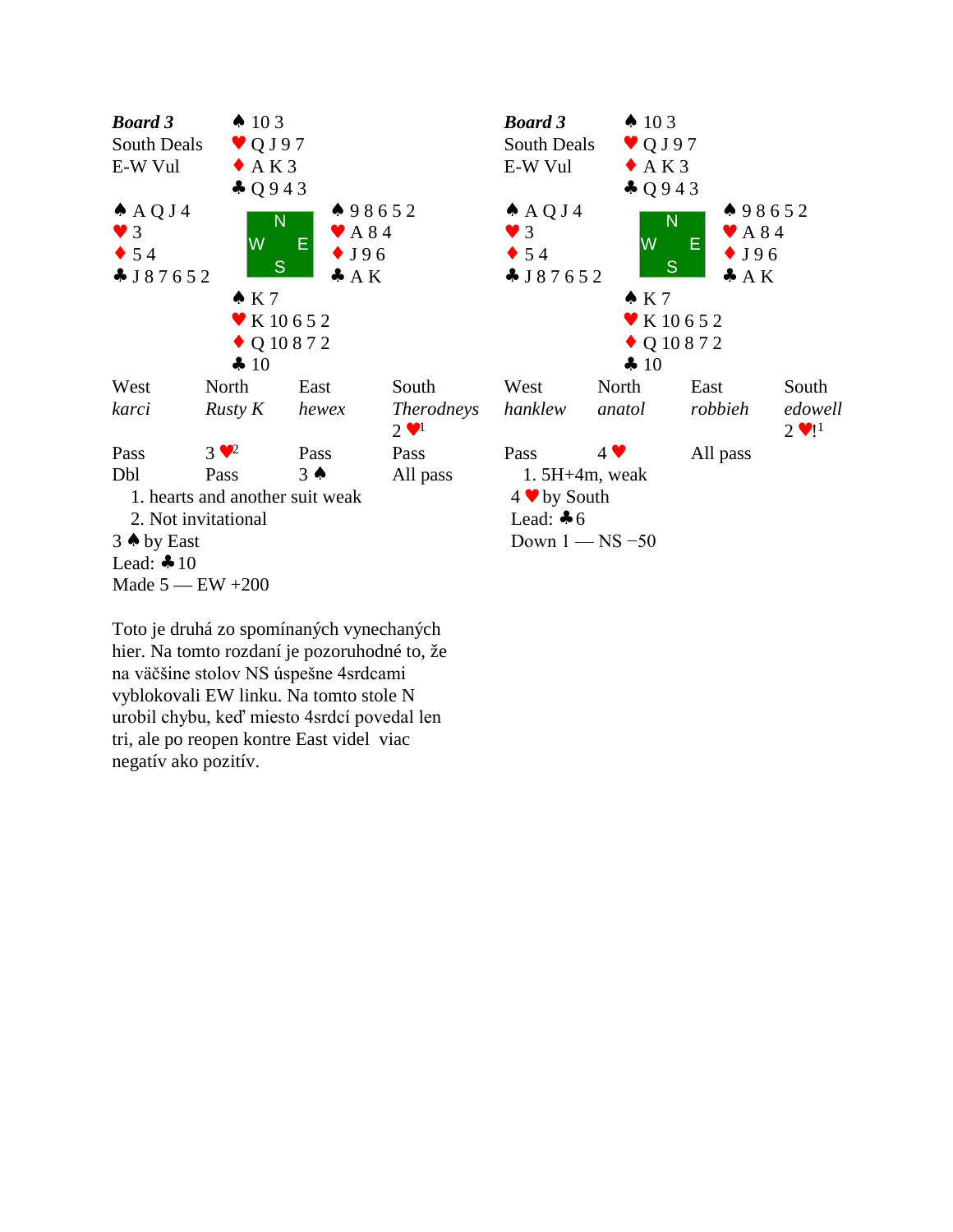| <b>Board 8</b>             |                | $\spadesuit$ 10852           |                 |                          |                 | Boo                                        |
|----------------------------|----------------|------------------------------|-----------------|--------------------------|-----------------|--------------------------------------------|
| <b>West Deals</b>          |                | $\blacktriangledown$ J 8 4 3 |                 |                          |                 | We                                         |
| None Vul                   | $\bullet$ 92   |                              |                 |                          |                 | N <sub>O1</sub>                            |
|                            |                | $\clubsuit$ Q 10 5           |                 |                          |                 |                                            |
| $\triangle Q$ J 9 3        |                |                              |                 | AA64                     |                 | ₩ (                                        |
| $\blacktriangleright$ KQ76 |                | N                            |                 | $\blacktriangleright$ A9 |                 |                                            |
| $\bullet$ A 5              |                | W                            | Е               | $\bullet$ KJ107          |                 | $\blacktriangleright$ $\blacktriangleleft$ |
| J62                        |                | S                            |                 | A K97                    |                 | $\clubsuit$ ]                              |
|                            | $\bullet K7$   |                              |                 |                          |                 |                                            |
|                            |                | $\bullet$ 1052               |                 |                          |                 |                                            |
|                            |                | $\bullet$ Q8643              |                 |                          |                 |                                            |
|                            |                | $-843$                       |                 |                          |                 |                                            |
| West                       | North          |                              | East            |                          | South           | We                                         |
| hanklew                    | anatol         | robbieh                      |                 |                          | edowell         | kar                                        |
| $1 -$                      | Pass           |                              | $2 \cdot 1$     |                          | Pass            | $1 -$                                      |
| 2NT                        | Pass           | $3 \bullet$                  |                 |                          | Pass            | 2N                                         |
| 3 NT                       | Pass           |                              | 4 <sub>NT</sub> |                          | All pass        | $\mathbf{1}$                               |
| 1. forcing $9+$            |                |                              |                 |                          |                 | 6 N                                        |
| 4 NT by West               |                |                              |                 |                          |                 | Le                                         |
| <b>Trick</b>               | Lead           | 2nd                          |                 | 3rd                      | 4th             | Dc                                         |
| 1. N                       | $\spadesuit 5$ | 4                            |                 | <u>K</u>                 | 3               |                                            |
| 2. S                       | $\spadesuit$ 7 | 9                            |                 | 10                       | $\underline{A}$ | Sle:                                       |
| 3.E                        | $\bullet$ 7    | $\overline{4}$               |                 | $\Delta$                 | $\overline{2}$  | 6N                                         |
| 4. W                       | $\bullet$ 5    | 9                            |                 | 10 <sup>1</sup>          | $\overline{Q}$  | nes                                        |
| Made $5$ — EW $+460$       |                |                              |                 |                          |                 | otv                                        |



Slem hrala asi polovica párov. Väčšina padla Lead:  $\bullet$  8<br>Down 1 — EW -50<br>Slem hrala asi polovica párov. Väčšina padla<br>6 NT (samostatnou témou je, či stačí alebo<br>nestačí invit 4 NT, keďže hráme agresívne<br>otvorenia), niektorí splnili 6trefov. otvorenia), niektorí splnili 6trefov.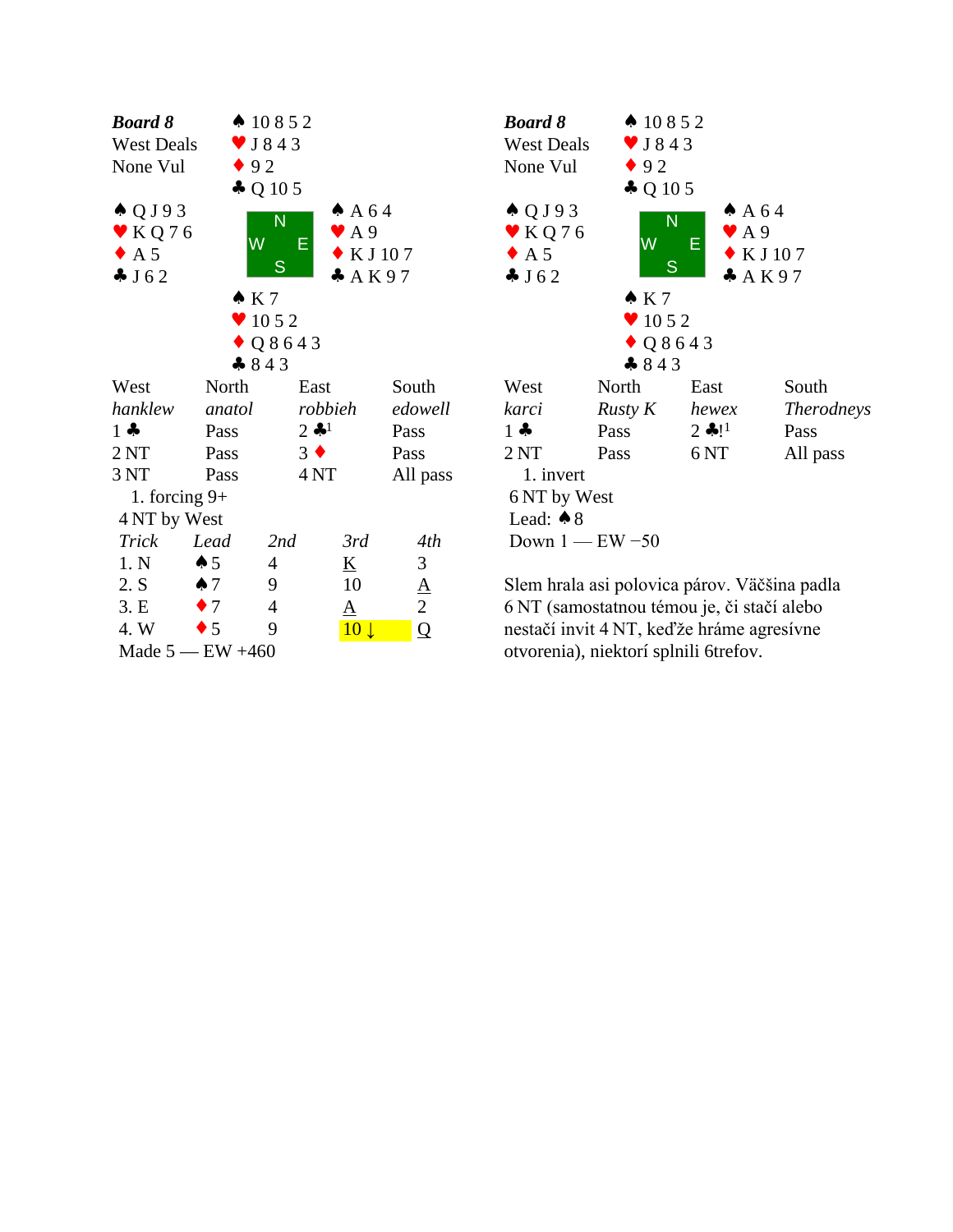



Ďalšia vynechaná hra. Najprv silný rozbeh, potom zrazu stop pod hrou. Pod hrou v druhej.

Chyba je v myslení. Pokiaľ je hra možná a má nejakú slušnú šancu, tak ju treba licitovať. Hlavne v hru v druhej. Nehľadať kedy hra nebude, nehľadať dôvody, prečo tam nebude, nebáť sa nesplnenia a jedného pádu.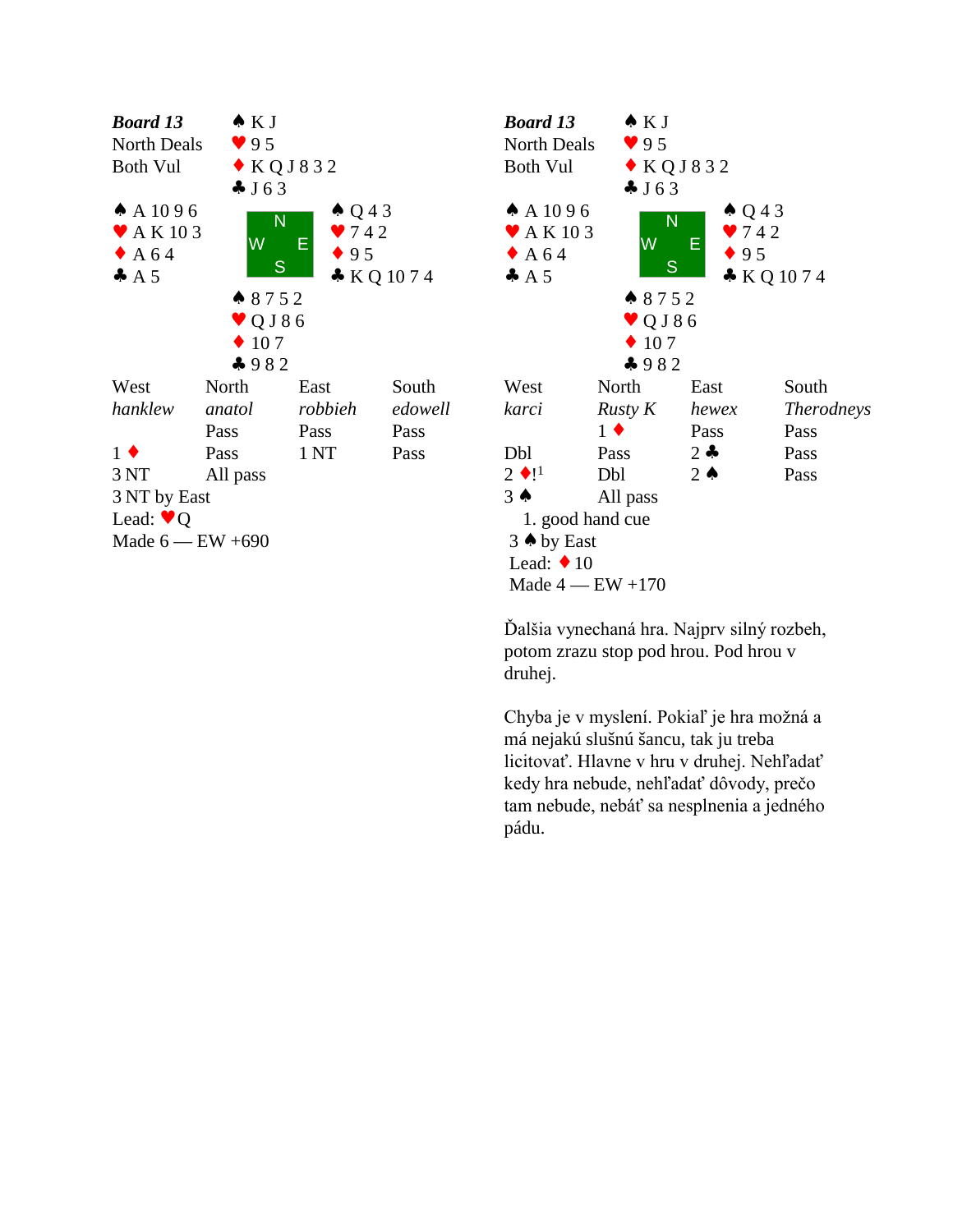| <b>Board 17</b>                          |                         | 474                      |                        |                      | Bo                                                                                                                                                                                                                                                                                                                  |  |  |
|------------------------------------------|-------------------------|--------------------------|------------------------|----------------------|---------------------------------------------------------------------------------------------------------------------------------------------------------------------------------------------------------------------------------------------------------------------------------------------------------------------|--|--|
| <b>North Deals</b>                       |                         | $\bullet$ J 109652       |                        |                      | N <sub>o</sub>                                                                                                                                                                                                                                                                                                      |  |  |
| $\bullet$ KQJ5<br>None Vul               |                         |                          |                        |                      |                                                                                                                                                                                                                                                                                                                     |  |  |
|                                          |                         | A                        |                        |                      |                                                                                                                                                                                                                                                                                                                     |  |  |
| $\triangle Q$ J 9 3 2                    |                         | $\overline{\mathsf{N}}$  | $\bullet$ K 106        |                      | ♠                                                                                                                                                                                                                                                                                                                   |  |  |
| $\bullet$ 3                              |                         |                          | $\bullet$ Q874         |                      |                                                                                                                                                                                                                                                                                                                     |  |  |
| W<br>Ε<br>$\bullet$ 83<br>$\bullet$ 7642 |                         |                          |                        |                      |                                                                                                                                                                                                                                                                                                                     |  |  |
| 4107652                                  |                         | S                        | $-83$                  |                      | $\bullet$                                                                                                                                                                                                                                                                                                           |  |  |
|                                          |                         | A85                      |                        |                      |                                                                                                                                                                                                                                                                                                                     |  |  |
|                                          |                         | $\blacktriangleright$ AK |                        |                      |                                                                                                                                                                                                                                                                                                                     |  |  |
|                                          |                         | A 109                    |                        |                      |                                                                                                                                                                                                                                                                                                                     |  |  |
|                                          |                         | $&$ KQJ94                |                        |                      |                                                                                                                                                                                                                                                                                                                     |  |  |
| West                                     | North                   |                          | East                   | South                | We                                                                                                                                                                                                                                                                                                                  |  |  |
| hanklew                                  | anatol                  |                          | robbieh                | edowell              | kar                                                                                                                                                                                                                                                                                                                 |  |  |
|                                          | $1 \vee$                |                          | Pass                   | $2 -$                |                                                                                                                                                                                                                                                                                                                     |  |  |
| Pass                                     | $2 \bullet$             |                          | Pass                   | 2NT                  | Pas                                                                                                                                                                                                                                                                                                                 |  |  |
| Pass                                     | $3 \vee$                |                          | Pass                   | $3 \spadesuit$ !     | Pas                                                                                                                                                                                                                                                                                                                 |  |  |
| 3 NT<br>Pass                             |                         |                          | Pass                   | $4 \blacklozenge$    | Db                                                                                                                                                                                                                                                                                                                  |  |  |
| $5 -$<br>Pass                            |                         |                          | Pass                   | 7 NT                 | Pas                                                                                                                                                                                                                                                                                                                 |  |  |
| All pass                                 |                         |                          |                        |                      | Pas                                                                                                                                                                                                                                                                                                                 |  |  |
| $1.$ cb                                  |                         |                          |                        |                      | All                                                                                                                                                                                                                                                                                                                 |  |  |
| 7 NT by South                            |                         |                          |                        |                      |                                                                                                                                                                                                                                                                                                                     |  |  |
| <b>Trick</b>                             | Lead                    | 2nd                      | 3rd                    | 4th                  |                                                                                                                                                                                                                                                                                                                     |  |  |
| 1. W                                     | $\triangle Q$           | 4                        | 10                     | $\underline{A}$      |                                                                                                                                                                                                                                                                                                                     |  |  |
| 2. S                                     | $\mathbf{A}$            | 3                        | $\overline{2}$         | 8                    |                                                                                                                                                                                                                                                                                                                     |  |  |
| 3. S                                     | 44                      | $\overline{c}$           | $\Delta$               | 8                    | $\frac{1}{2}$ $\frac{1}{2}$ $\frac{1}{2}$ $\frac{1}{2}$ $\frac{1}{2}$ $\frac{1}{2}$ $\frac{1}{2}$ $\frac{1}{2}$ $\frac{1}{2}$ $\frac{1}{2}$ $\frac{1}{2}$ $\frac{1}{2}$ $\frac{1}{2}$ $\frac{1}{2}$ $\frac{1}{2}$ $\frac{1}{2}$ $\frac{1}{2}$ $\frac{1}{2}$ $\frac{1}{2}$ $\frac{1}{2}$ $\frac{1}{2}$ $\frac{1}{2}$ |  |  |
| 4. N                                     | $\bullet$ 5             | 6                        | 10                     | 8                    |                                                                                                                                                                                                                                                                                                                     |  |  |
| 5. S                                     | K                       | 5                        | $\spadesuit$ 7         | 3                    |                                                                                                                                                                                                                                                                                                                     |  |  |
| 6. S                                     | $\triangle Q$           | 6                        | $\blacktriangledown$ 5 | $\bullet$ 2          | ş                                                                                                                                                                                                                                                                                                                   |  |  |
| 7. S                                     | $\mathbf{V}$ $K$        | $\spadesuit$ 3           | 6                      | $\overline{4}$       | 6 <sub>9</sub>                                                                                                                                                                                                                                                                                                      |  |  |
| 8. S                                     | $\clubsuit$ J           | 7                        | $\blacktriangledown$ 9 | $\bullet$ 4          | Tri                                                                                                                                                                                                                                                                                                                 |  |  |
| 9. S                                     | $\bullet$ A             | 3                        | J                      | $\overline{7}$       | 1.1                                                                                                                                                                                                                                                                                                                 |  |  |
| 10. S                                    | $\bullet$ 9             | $\triangle$ 2            | Q                      | $\blacktriangledown$ | 2.                                                                                                                                                                                                                                                                                                                  |  |  |
| 11. N                                    | $\bullet K$             | $\clubsuit$ 6            | $\clubsuit$ 9          | 410                  | 3.8                                                                                                                                                                                                                                                                                                                 |  |  |
| 12. N                                    | $\blacktriangledown 10$ |                          |                        |                      | 4.<br>5.1                                                                                                                                                                                                                                                                                                           |  |  |
| Down $2 - NS - 100$                      |                         |                          |                        |                      |                                                                                                                                                                                                                                                                                                                     |  |  |
| Len asi tretina párov sa uspokojila so   |                         |                          |                        |                      |                                                                                                                                                                                                                                                                                                                     |  |  |

| <b>Board 17</b><br>474                      |                                   |                                              |                                   | <b>Board 17</b><br>474                                                   |                                    |                          |                         |                    |  |  |
|---------------------------------------------|-----------------------------------|----------------------------------------------|-----------------------------------|--------------------------------------------------------------------------|------------------------------------|--------------------------|-------------------------|--------------------|--|--|
| North Deals                                 |                                   | $\bullet$ J 109652                           | North Deals<br>$\bullet$ J 109652 |                                                                          |                                    |                          |                         |                    |  |  |
| $\bullet$ KQJ5<br>None Vul                  |                                   |                                              |                                   | None Vul<br>$\bullet$ KQJ5                                               |                                    |                          |                         |                    |  |  |
|                                             | $\clubsuit$ A                     |                                              |                                   |                                                                          | $\clubsuit$ $A$                    |                          |                         |                    |  |  |
| $\triangle Q$ J 9 3 2                       |                                   | N                                            | $\bullet$ K 106                   | $\triangle Q$ J 9 3 2                                                    |                                    | N                        | $\bullet$ K 106         |                    |  |  |
| $\bullet$ 3                                 | W                                 | E                                            | $\vee$ Q874                       | $\bullet$ 3                                                              |                                    | W<br>E                   | $\vee$ Q874             |                    |  |  |
| $\bullet$ 83                                |                                   | 27642<br>S                                   | $\bullet$ 83<br>27642<br>S        |                                                                          |                                    |                          |                         |                    |  |  |
| $\clubsuit$ 107652                          |                                   | $-83$                                        |                                   | $\clubsuit$ 107652                                                       |                                    |                          | $-83$                   |                    |  |  |
|                                             | AA85                              |                                              |                                   | AA85<br>$\blacktriangleright$ AK<br>$\triangle$ A 109<br>$\bullet$ KQJ94 |                                    |                          |                         |                    |  |  |
|                                             | $\blacktriangleright$ AK          |                                              |                                   |                                                                          |                                    |                          |                         |                    |  |  |
|                                             | $\triangle$ A 109                 |                                              |                                   |                                                                          |                                    |                          |                         |                    |  |  |
|                                             |                                   | $\bullet$ KQJ94                              |                                   |                                                                          |                                    |                          |                         |                    |  |  |
| West                                        | North                             | East                                         | South                             | West                                                                     | North                              |                          | East                    | South              |  |  |
| hanklew                                     | anatol                            | robbieh                                      | edowell                           | karci                                                                    | $R$ usty $K$                       |                          | hewex                   | <i>Therodneys</i>  |  |  |
|                                             | $1 \vee$                          | Pass                                         | $2 \bullet$                       |                                                                          | $1 \vee$                           |                          | Pass                    | $2 -$              |  |  |
| Pass                                        | $2 \bullet$                       | Pass                                         | 2NT                               | Pass                                                                     | $2 \bullet$                        |                          | Pass                    | 2 N T <sup>1</sup> |  |  |
| Pass                                        | $3 \vee$                          | Pass                                         | $3 \spadesuit$ !                  | Pass                                                                     | $3 \cdot \cdot \cdot$ <sup>2</sup> |                          | Pass                    | $4 \spadesuit^3$   |  |  |
| Pass                                        | 3 NT                              | Pass                                         | $4 \bullet$                       | Dbl                                                                      | Pass <sup>4</sup>                  |                          | Pass                    | Rdb1 <sup>5</sup>  |  |  |
| Pass                                        | $5 -$                             | Pass                                         | 7NT                               | Pass                                                                     | 4 N T <sup>6</sup>                 |                          | Pass                    | $5 - 7$            |  |  |
| All pass                                    |                                   |                                              |                                   | Pass                                                                     | $5 \bullet 8$                      |                          | Pass                    | $6 \vee$           |  |  |
| $1.$ cb                                     |                                   |                                              |                                   | All pass                                                                 |                                    |                          |                         |                    |  |  |
| 7 NT by South                               |                                   |                                              |                                   |                                                                          | 1. asking bid                      |                          |                         |                    |  |  |
| Trick                                       | Lead                              | 2nd<br>3rd                                   | 4th                               |                                                                          | 2.6 Hs, less than 3 Cs             |                          |                         |                    |  |  |
| 1. W                                        | $\triangle Q$<br>$\overline{4}$   | 10                                           | $\underline{A}$                   | 3. key card                                                              |                                    |                          |                         |                    |  |  |
| 2. S                                        | $\mathfrak{Z}$<br><u>V A</u>      | $\overline{2}$                               | $8\,$                             | 4. No spade stop                                                         |                                    |                          |                         |                    |  |  |
| 3. S                                        | $\overline{c}$<br>44              | $\underline{A}$                              | $\,8\,$                           | 5. rdbl - further ask                                                    |                                    |                          |                         |                    |  |  |
| 4. N                                        | $\sqrt{6}$<br>$\bullet$ 5         | 10                                           | $\,8\,$                           | 6. 1 Key card                                                            |                                    |                          |                         |                    |  |  |
| 5. S                                        | $\mathfrak{S}$<br>$\frac{1}{2}$ K | $\spadesuit$ 7                               | 3                                 |                                                                          | 7. queen ask                       |                          |                         |                    |  |  |
| 6. S                                        | 6<br>$\triangle Q$                | $\blacktriangledown$ 5                       | $\bullet$ 2                       | 8. No H Q                                                                |                                    |                          |                         |                    |  |  |
| 7. S                                        | $\underline{\mathbf{v}}$ K        | $\triangle$ 3<br>6                           | 4                                 | $6 \vee by North$                                                        |                                    |                          |                         |                    |  |  |
| 8. S                                        | $\boldsymbol{7}$<br>J             | 9 <sup>q</sup>                               | $\bullet$ 4                       | Trick                                                                    | Lead                               | 2nd                      | 3rd                     | 4th                |  |  |
| 9. S                                        | 3<br>$\bullet$ A                  | $\bf J$                                      | $\boldsymbol{7}$                  | 1.E                                                                      | $\clubsuit$ 6                      | $\mathbf{\underline{A}}$ | $\overline{2}$          | $\overline{4}$     |  |  |
| 10. S                                       | $\bullet$ 9                       | $\triangle$ 2<br>$\Omega$                    | $\bullet$ 7                       | 2. S                                                                     | <u>V A</u>                         | 3                        | 2                       | 4                  |  |  |
| 11. N                                       | $\bullet K$                       | 49<br>$\clubsuit$ 6                          | 410                               | 3. S                                                                     | $\mathbf{v} \mathbf{K}$            | $\spadesuit 3$           | 5                       | 7                  |  |  |
| 12. N                                       | $\blacktriangledown 10$           |                                              |                                   | 4. S                                                                     | 44                                 | 7                        | $\underline{A}$         | 3                  |  |  |
|                                             | Down $2 - NS - 100$               |                                              |                                   | 5. N                                                                     | $\bullet$ 5                        | $\overline{c}$           | $\underline{A}$         | 3                  |  |  |
| Len asi tretina párov sa uspokojila so      |                                   |                                              |                                   | 6. S                                                                     | K                                  | $\overline{c}$           | $\spadesuit$ 7          | 8                  |  |  |
| šiestimi srdcami.                           |                                   |                                              |                                   | 7. S                                                                     | $\spadesuit 5$                     | ${\bf J}$                | $\underline{\bullet 6}$ | 10                 |  |  |
|                                             |                                   |                                              |                                   | 8. N                                                                     | $\vee$ J                           | Q                        | $\clubsuit$ 9           | $\clubsuit$ 9      |  |  |
| Ale aby to neznelo ako výhovorka, tak licit |                                   |                                              |                                   | 9. E                                                                     | $\bullet K$                        | 8                        | Q                       | $\bullet 9$        |  |  |
|                                             |                                   | S bol zlý, malo prísť pred 7 NT ešte 5 NT    | 10. N                             | $\sqrt{10}$                                                              | 8                                  | $\bullet$ 9              | $-5$                    |                    |  |  |
|                                             |                                   | na srdcové figúry. Či by to partner          | 11. N                             | $\bullet K$                                                              | 4                                  | 10                       | 8                       |                    |  |  |
|                                             |                                   | dekódoval, je druhá vec, ale 3piky by mali v |                                   | 12. N                                                                    | $\bullet$ Q                        | 6                        | $\clubsuit$ J           | $\clubsuit$ 6      |  |  |
|                                             | tomto slede uzhodňovat srdcia.    |                                              |                                   | 13. N                                                                    | $\bullet$ J                        | 7                        | $\clubsuit Q$           | $\clubsuit 10$     |  |  |
|                                             |                                   |                                              |                                   |                                                                          | Made 6 - NS + 980                  |                          |                         |                    |  |  |